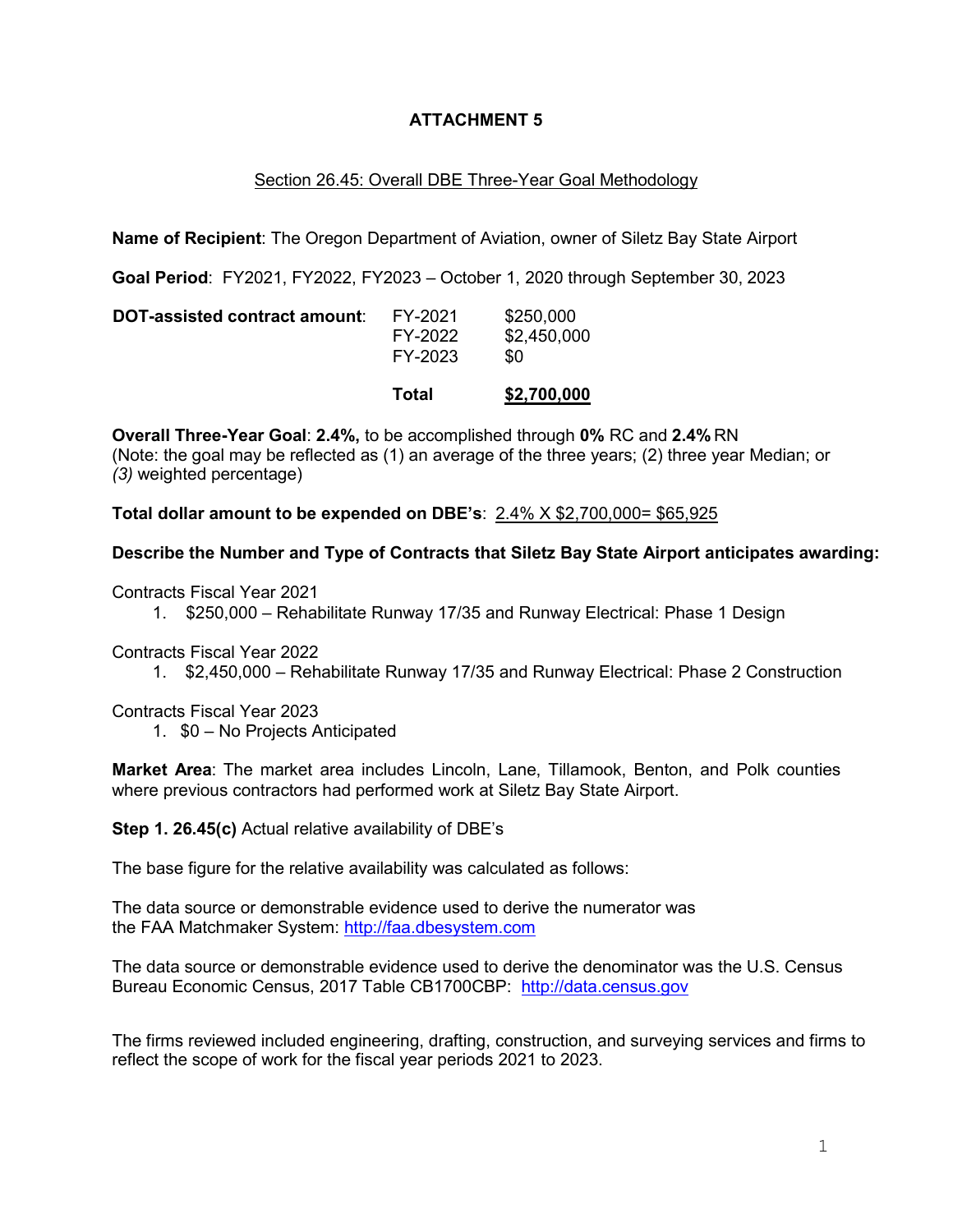| <b>Contract Name</b>  | <b>Trade Description</b>    | <b>NAICS Description</b>    | <b>NAICS</b> | Trade (\$) | Census | <b>DBE</b>       | DBE (%) | DBE (\$)<br>(= Trade |
|-----------------------|-----------------------------|-----------------------------|--------------|------------|--------|------------------|---------|----------------------|
|                       |                             |                             |              |            |        | <b>Directory</b> |         | $$ \times$ DBE<br>%  |
| Rehabilitate          | <b>Engineering Services</b> | <b>Engineering Services</b> | 541330       | \$250,000  | 109    |                  | 1.8%    | \$4,500              |
| Runway 17/35 and      |                             |                             |              |            |        |                  |         |                      |
| Runway                |                             |                             |              |            |        |                  |         |                      |
| Electrical: Phase 1   |                             |                             |              |            |        |                  |         |                      |
| Design                |                             |                             |              |            |        |                  |         |                      |
| <b>Total Contract</b> |                             |                             |              |            |        |                  |         |                      |
| <b>Total FY-2021</b>  |                             | \$250,000                   |              |            | 1.8%   | \$4,500          |         |                      |

## Fiscal Year 2021 For FY-2021, Award of the following is anticipated:

#### Fiscal Year 2022

For FY-2022, Award of the following is anticipated:

| <b>Contract Name</b>  | <b>Trade Description</b>             | <b>NAICS Description</b>    | <b>NAICS</b> | Trade (\$)  | Census | <b>DBE</b><br><b>Directory</b> | DBE (%)  | DBE(\$)<br>(= Trade<br>$$ \times$ DBE<br>$%$ ) |
|-----------------------|--------------------------------------|-----------------------------|--------------|-------------|--------|--------------------------------|----------|------------------------------------------------|
| Rehabilitate          | HWY, Street, and                     | HWY, Street, and            | 237310       | \$925,000   | 22     |                                | 4.6%     | \$42,550                                       |
|                       | Runway 17/35 and Bridge Construction | <b>Bridge Construction</b>  |              |             |        |                                |          |                                                |
| Runway                | Site Preparation                     | Site Preparation            | 238910       | \$1,225,000 | 92     |                                | 1.1%     | \$13,475                                       |
| Electrical: Phase 2   |                                      |                             |              |             |        |                                |          |                                                |
| Construction          | <b>Engineering Services</b>          | <b>Engineering Services</b> | 541330       | \$300,000   | 109    |                                | 1.8%     | \$5,400                                        |
|                       | <b>Total Contract</b>                |                             |              |             |        |                                |          |                                                |
| <b>Total FY- 2022</b> |                                      |                             | \$2,450,000  |             |        | 2.5%                           | \$61,425 |                                                |

Fiscal Year 2023

For FY-2023, No award is anticipated:

| <b>Contract Name</b>       | <b>Trade Description</b> | <b>NAICS Description</b> | <b>NAICS</b> | Trade ( \$) | Census | <b>DBE</b><br><b>Directory</b> | DBE (%) | $DBE($ \$)<br>$($ = Trade<br>$$×$ DBE<br>% |
|----------------------------|--------------------------|--------------------------|--------------|-------------|--------|--------------------------------|---------|--------------------------------------------|
| No Projects<br>Anticipated |                          |                          |              |             |        |                                |         |                                            |
| <b>Total Contract</b>      |                          |                          |              |             |        |                                |         |                                            |
| <b>Total FY-2023</b>       |                          |                          |              |             |        |                                |         |                                            |

*Base Figure = [(Total FY21 DBE Dollars)+(Total FY22 DBE Dollars)+(Total FY23 DBE Dollars)]/[(Total FY21 Trade Dollars)+(Total FY22 Trade Dollars)+(Total FY23 Trade Dollars)]*

Base Figure = (\$4,500+\$61,425+\$0)/(\$250,000+\$2,450,000+\$0) = **2.4%** of all firms ready, willing and able.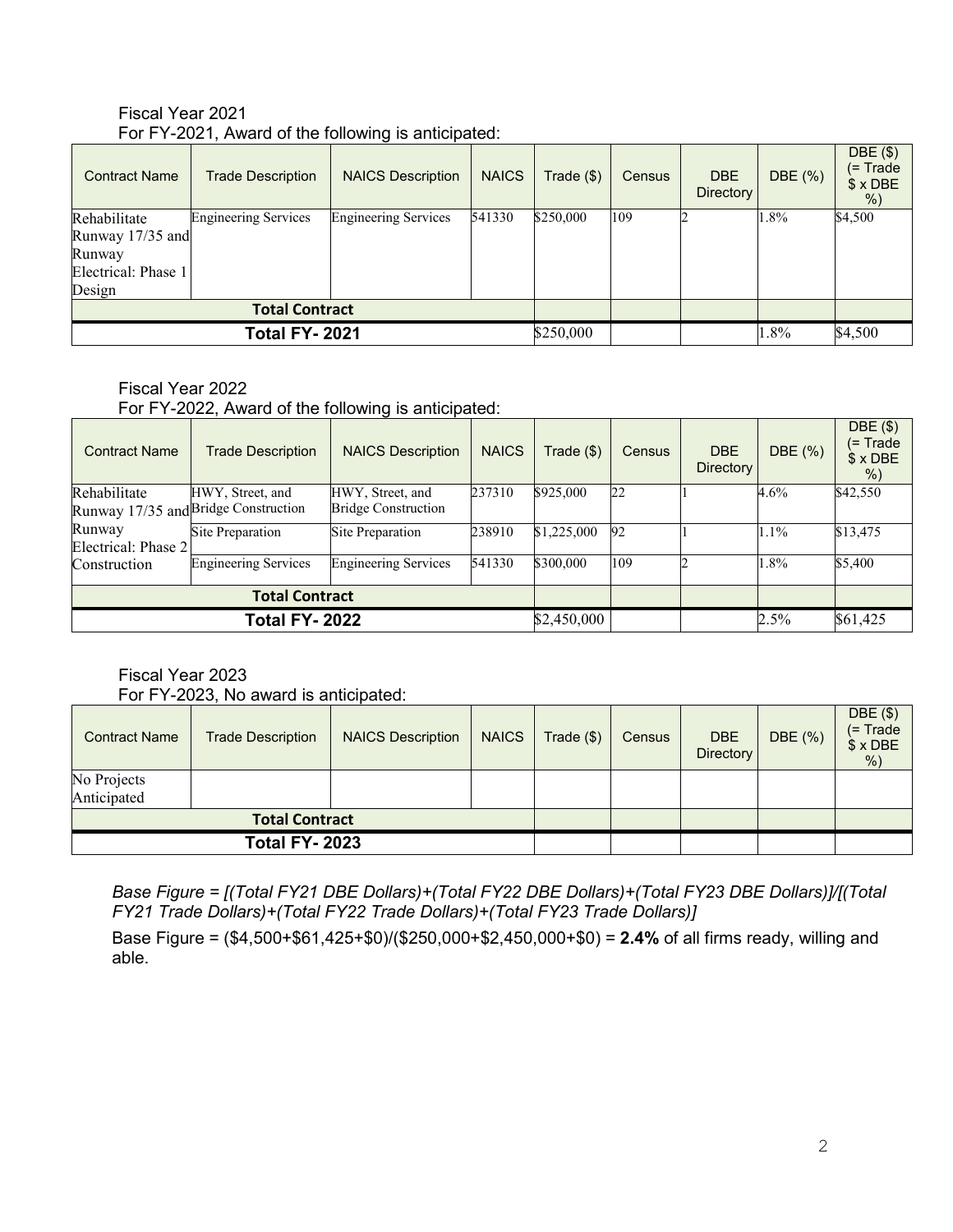## **Step 2. 26.45(d)**: Adjustments to Step 1 base figure.

There is no historical DBE data to reference to make an adjustment to the Step 1 base figure; therefore, Siletz Bay State Airport is adopting its Step 1 base figure as its overall goal for this three-year goal period.

#### **Breakout of Estimated "Race and Gender Neutral" (RN) and "Race and Gender Conscious" (RC) Participation**. 26.51(b) (1-9)

The Oregon Department of Aviation will meet the maximum feasible portion of its overall goal by using race-neutral means of facilitating race-neutral DBE participation. Raceneutral DBE participation includes any time a DBE wins a prime contract through customary competitive procurement procedures or is awarded a subcontract on a prime contract that does not carry a DBE contract goal. Race-neutral means may include the following:

- *1.* Arranging solicitations, times for the presentation of bids, quantities, specifications, and delivery schedules in ways that facilitates DBE, and other small businesses, participation;
- *2.* Providing assistance in overcoming limitations such as inability to obtain bonding or financing;
- *3.* Providing technical assistance and other services;
- *4.* Carrying out information and communications programs on contracting procedures and specific contract opportunities;
- *5.* Implementing a supportive services program to develop and improve immediate and long-term business management, record keeping, and financial and accounting capability for DBE's and other small businesses;
- *6.* Providing services to help DBE's and other small businesses improve long-term development, increase opportunities to participate in a variety of kinds of work, handle increasingly significant projects, and achieve eventual self-sufficiency;
- *7.* Establishing a program to assist new, start-up firms, particularly in fields in which DBE participation has historically been low;
- *8.* Ensuring distribution of DBE directory, through print and electronic means, to the widest feasible universe of potential prime contractors;
- *9.* Assist DBE's and other small businesses, to develop their capability to utilize emerging technology and conduct business through electronic media; and

The Oregon Department of Aviation estimates that in meeting its overall goal of **2.4%,** it will obtain **2.4%** from RN participation and **0%** through RC measures

This breakout is based on:

The Oregon Department of Aviation does not have a history of DBE participation or overachievement of goals to reference and expects to obtain its DBE participation through the use of DBE contract goals or a conscious effort to obtain DBE participation. Therefore, we are applying the entire goal of **2.4 percent** to race-neutral participation.

The Oregon Department of Aviation will adjust the estimated breakout of RN and RC DBE participation as needed to reflect actual DBE participation (see Section 26.51(f)) and track and report RN and RC participation separately. For reporting purposes, RN DBE participation includes, but is not necessarily limited to, the following: DBE participation through a prime contract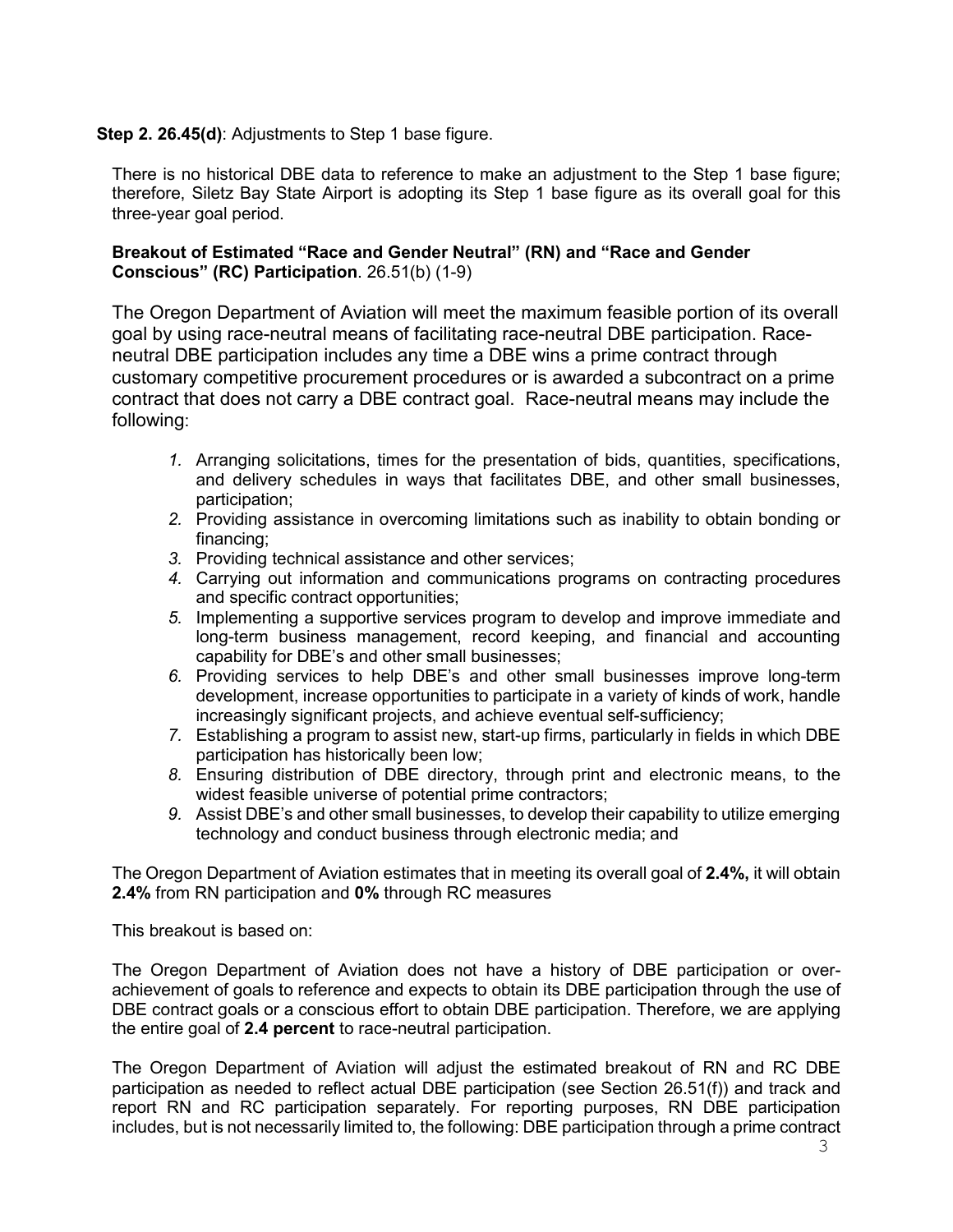obtained through customary competitive procurement procedures; DBE participation through a subcontract on a prime contract that does not carry a DBE goal, DBE participation on a prime contract exceeding a contract goal and DBE participation through a subcontract from a prime contractor that did not consider a firm's DBE status in making the award.

## **PUBLIC PARTICIPATION**

#### **Consultation**: Section 26.45(g)(1).

The Oregon Department of Aviation submits its overall DBE three-year goal to DOT on October 1 as required by the set schedule.

In establishing the overall goal, the Oregon Department of Aviation provided consultation and publication. This included consultation with minority, women's and general contractor groups, community organizations, and other officials or organizations which could be expected to have information concerning the availability of disadvantaged and non-disadvantaged businesses, the effects of discrimination on opportunities for DBEs, and the Oregon Department of Aviation's efforts to establish a level playing field for the participation of DBEs. The consultation included a scheduled, direct, interactive exchange teleconference with as many interested stakeholders as possible focused on obtaining information relevant to the Oregon Department of Aviation's goal setting process, and it occurred before we were required to submit our goal methodology to the operating administration for review pursuant to paragraph (f) of this section. Notwithstanding paragraph (f)(4) of this section, we will not implement our proposed goal until we have complied with this requirement.

The Oregon Department of Aviation submits its overall DBE three-year goal to DOT on October 1 as required by the set schedule.

The Oregon Department of Aviation consulted with Business Oregon, the Certification Office for Business Inclusion and Diversity (COBID) without limiting consultation to these persons or groups, to obtain information concerning the availability of disadvantaged and non-disadvantaged businesses, the effects of discrimination on opportunities for DBEs, and the Oregon Department of Aviation's efforts to establish a level playing field for the participation of DBEs.

A notice was posted in the Newport News Times newspaper of the proposed overall goal informing the public that the proposed goal and its rationale are available on the Oregon Department of Aviation's website following the date of the notice, and informing the public that the Oregon Department of Aviation and DOT would accept comments on the goals for 30 days from the date of the notice

No comments were received during the 30 public review period that ended on 12/14/2020.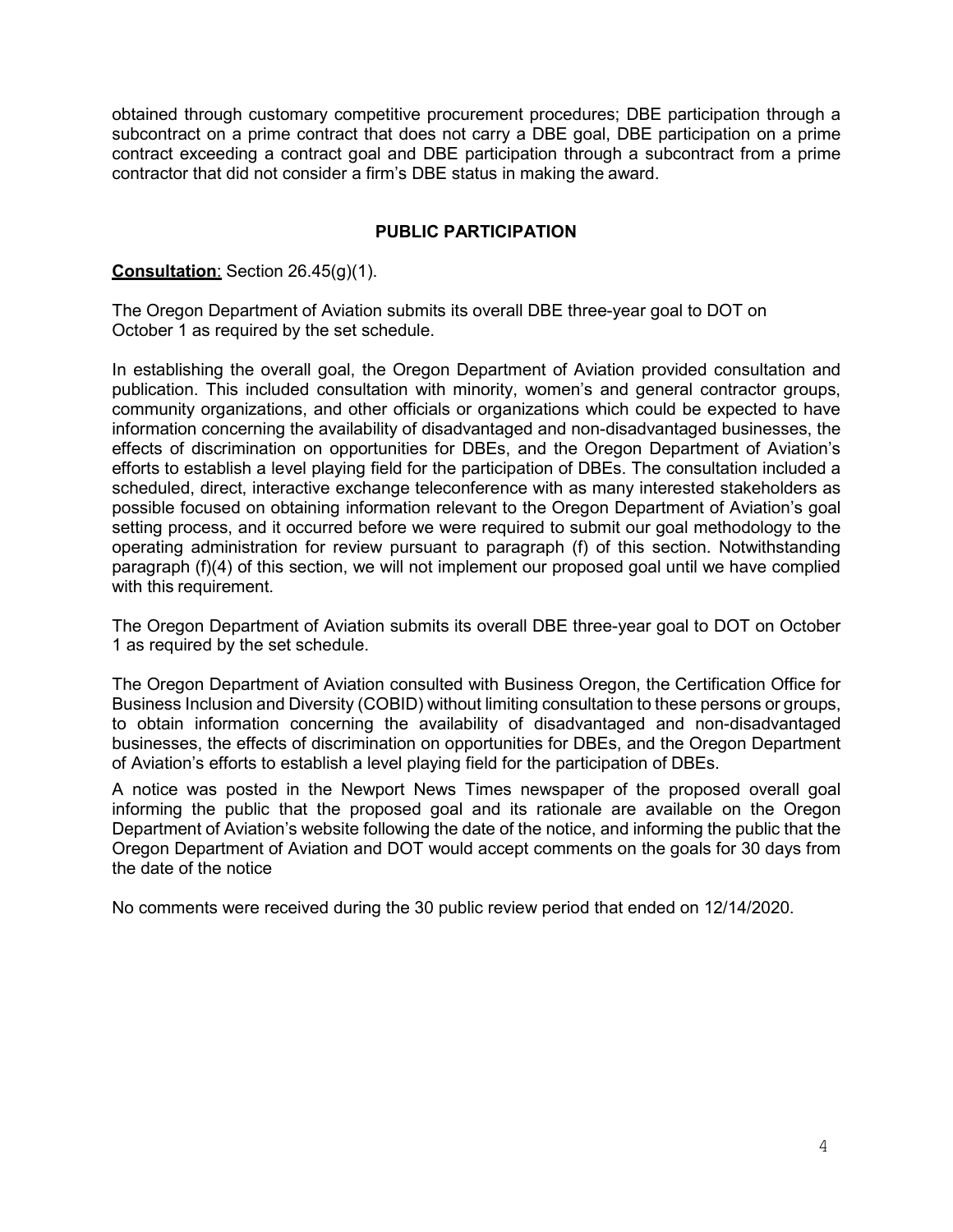# **PUBLIC NOTICE**

The Oregon Department of Aviation (ODA), hereby announces its fiscal year 2021, 2022, and 2023 goal for Disadvantaged Business Enterprise (DBE) airport construction contracts for the following:

| <b>Airport</b>                     | FY21-FY23 DBE Goal |
|------------------------------------|--------------------|
| Aurora State Airport               | 8.2%               |
| <b>Bandon State Airport</b>        | 4.3%               |
| <b>Chiloquin State Airport</b>     | 3.5%               |
| <b>Condon State Airport</b>        | 9.4%               |
| <b>Cottage Grove State Airport</b> | 5.7%               |
| Independence State Airport         | 7.9%               |
| Joseph State Airport               | 9.7%               |
| Lebanon State Airport              | 6.4%               |
| <b>McDermitt State Airport</b>     | 5.4%               |
| <b>Mulino State Airport</b>        | 3.4%               |
| <b>Siletz Bay State Airport</b>    | 2.4%               |
| <b>State System Plan</b>           | 0.6%               |

The proposed goals and rationale are available online at [https://www.oregon.gov/aviation/Documents/ODA%20-](https://www.oregon.gov/aviation/Documents/ODA%20-%20DBE%20Program%20(Updated%20September%202020).pdf) [%20DBE%20Program%20\(Updated%20September%202020\).pdf](https://www.oregon.gov/aviation/Documents/ODA%20-%20DBE%20Program%20(Updated%20September%202020).pdf)

In person viewing of the publications at the ODA offices is not currently permitted due to COVID-19 orders from the Governor. A printed copy can be requested for the cost of printing and postage.

Comments on the DBE goals will be accepted through December 14, 2020. Send comments to:

Heather Peck, Planning and Projects Manager, Oregon Department of Aviation [Heather.peck@aviation.state.or.us](mailto:Heather.peck@aviation.state.or.us) (503) 378-3168

OR

Sonia Cruz, Program Compliance Specialist Northwest Mountain Region, FAA Office of Civil Rights 777 S. Aviation Blvd, Suite #150 El Segundo, CA 90245

#### **Contract Goals**

The Oregon Department of Aviation will use contract goals to meet any portion of the overall goal that the Oregon Department of Aviation does not project being able to meet using RN means. Contract goals are established so that, over the period to which the overall goal applies, they will cumulatively result in meeting any portion of the Oregon Department of Aviation's overall goal that is not projected to be met through the use of RN means.

The Oregon Department of Aviation will establish contract goals only on those DOT-assisted contracts that have subcontracting possibilities. It need not establish a contract goal on every such contract, and the size of the contract goals will be adapted to the circumstances of each